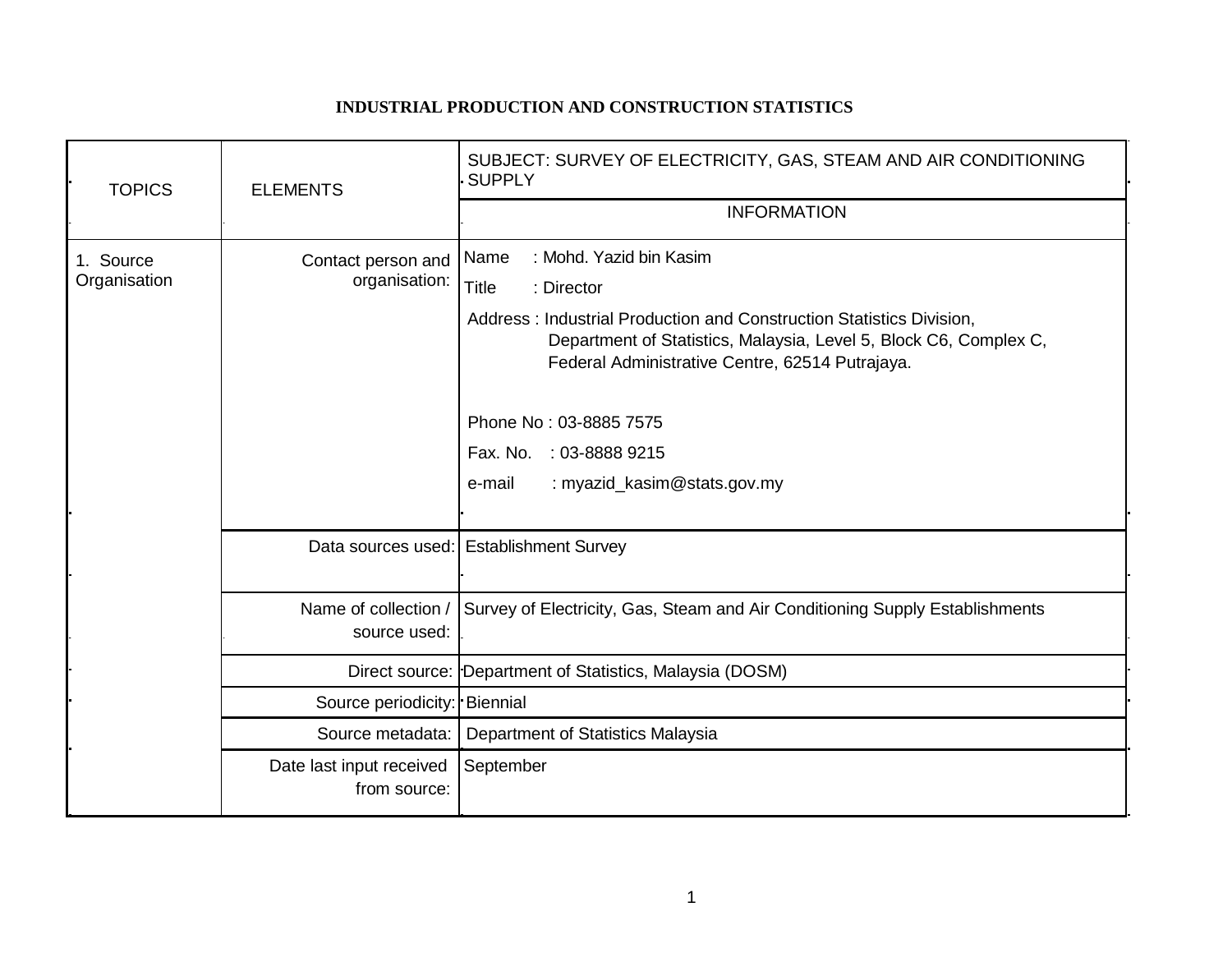| 2. Data<br>Characteristic<br>and Collection              |                                               | Variables collected: Output, input, value added, employment, salaries & wages and value of asset.     |
|----------------------------------------------------------|-----------------------------------------------|-------------------------------------------------------------------------------------------------------|
|                                                          |                                               | Sampling: Not applicable                                                                              |
|                                                          | Periodicity: Biennial                         |                                                                                                       |
|                                                          | Reference period: Calendar year               |                                                                                                       |
|                                                          |                                               | Base period: Not applicable                                                                           |
|                                                          | Date last updated: 2013-07-01                 |                                                                                                       |
|                                                          | Link to release calendar: Not applicable      |                                                                                                       |
|                                                          | Other data characteristics<br>and collection: | Not applicable                                                                                        |
| 3. Statistical<br>Population and<br>Scope of the<br>Data |                                               | Statistical population: Establishments engaged in electricity, gas, steam and air conditioning supply |
|                                                          | Geographical coverage: Malaysia               |                                                                                                       |
|                                                          |                                               | Sector coverage: Electricity, gas, steam and air conditioning supply                                  |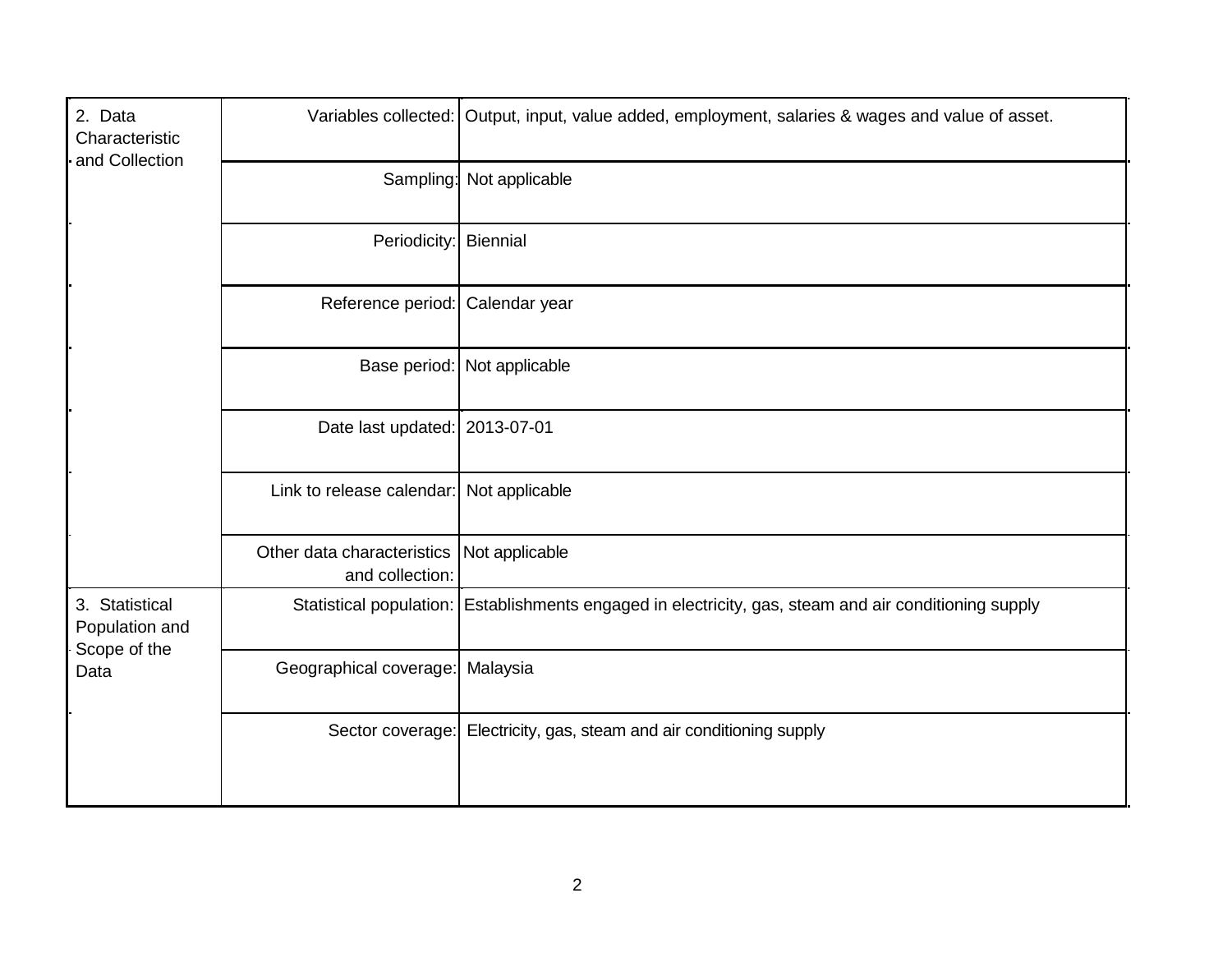|                                                              | Institutional coverage:                   | Registered establishments involved in Electricity, gas, steam and air conditioning supply<br>activities                                          |
|--------------------------------------------------------------|-------------------------------------------|--------------------------------------------------------------------------------------------------------------------------------------------------|
|                                                              | Item coverage: 8 industries               |                                                                                                                                                  |
|                                                              | Population coverage:   200 establishments |                                                                                                                                                  |
|                                                              | Product coverage: 14 products             |                                                                                                                                                  |
|                                                              | Other coverage:                           | Not applicable                                                                                                                                   |
| 4. Statistical<br>Concepts and<br>Classifications<br>Used    | Key statistical concepts<br>used:         | 1. International Recommendations of Industrial Statistics (IRIS)<br>2. System of National Accounts (SNA 2008)                                    |
|                                                              | <b>Classifications used:</b>              | a. Malaysia Standard Industrial Classification (MSIC), 2008 Ver. 1.0<br>b. Malaysia Classification of Products by Activity (MCPA), 2009 Ver. 1.0 |
| 5. Statistical<br>Computation<br>and<br><b>Dissemination</b> | Aggregation and<br>consolidation:         | Industry and national level                                                                                                                      |
|                                                              | Estimation:                               | Estimation Method for electricity, gas, steam and air conditioning supply Survey                                                                 |
|                                                              | Imputation:                               | Not applicable                                                                                                                                   |
|                                                              | Transformations:                          | Not applicable                                                                                                                                   |
|                                                              | Validation:                               | Edit specification cover structure, consistency, range and logical checks                                                                        |
|                                                              | Index type:                               | Not applicable                                                                                                                                   |
|                                                              | Weights:                                  | Not applicable                                                                                                                                   |